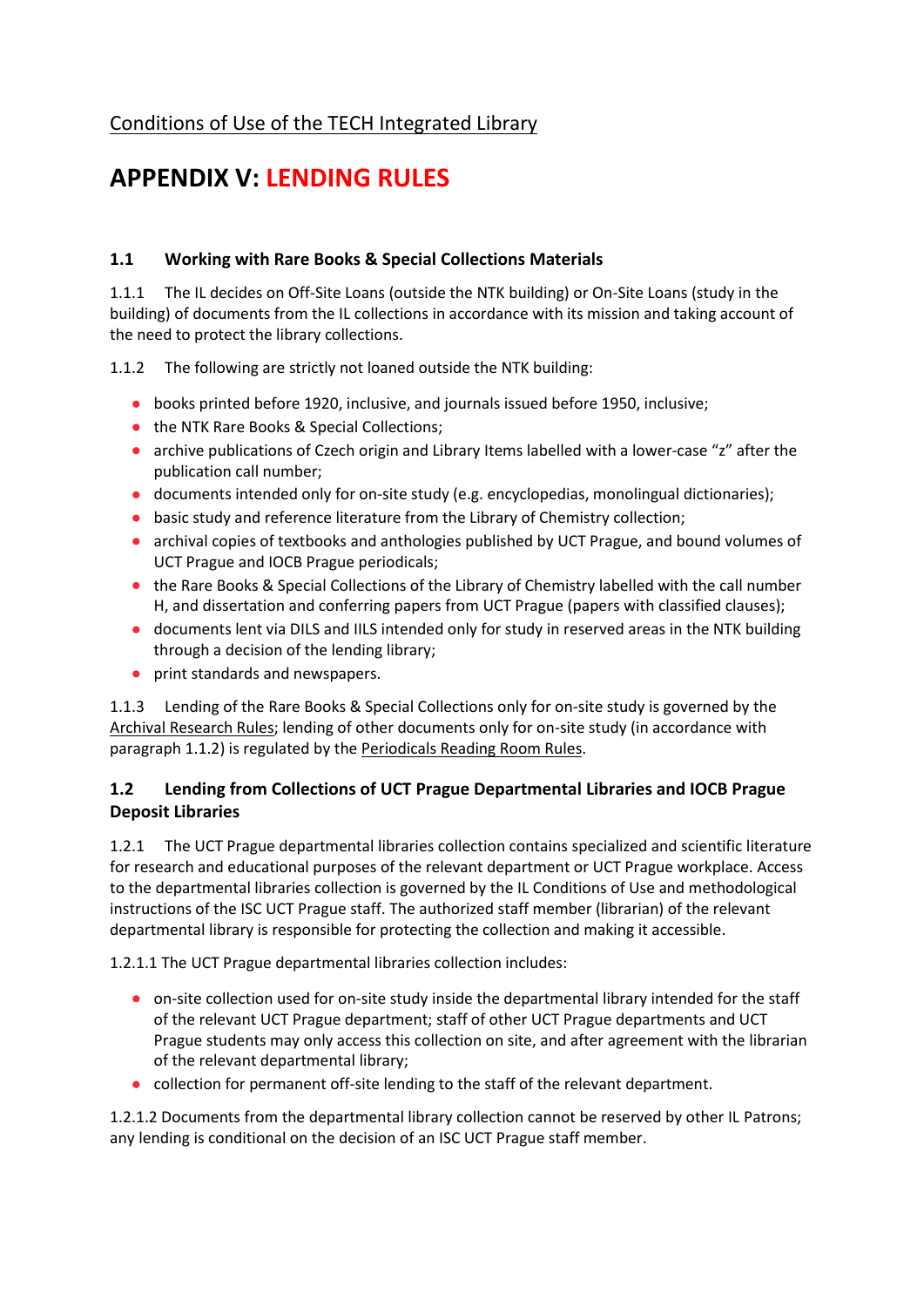1.2.1.3 Lending of a document from the on-site collection of a departmental library for DILS and IILS purposes is conditional on the decision of the librarian of the relevant department. DILS and IILS services are not provided from the collection for permanent off-site lending.

1.2.2 The IOCB Prague deposited libraries collection contains specialized and scientific literature for research and educational purposes of the relevant IOCB Prague workplace. Access to the deposited libraries collection is governed by the IL Conditions of Use and methodological instructions of the IOCB Prague staff.

1.2.2.1 The IOCB Prague deposited libraries collection includes:

- on-site collection for on-site study inside the reading room in the IOCB Prague building intended for IOCB Prague staff;
- personal deposited libraries collection (permanent off-site loans) of IOCB Prague staff.

1.2.2.2 Documents from the deposited libraries collection cannot be reserved by other IL Patrons; any lending is conditional on a decision of the IOCB Prague library staff.

1.2.2.3 Lending of a document from the deposited libraries collection for DILS and IILS purposes is conditional on a decision of the IOCB Prague library staff.

### **1.3 Searching and Checking Out Materials**

1.3.1 Searches for information on documents in the Integrated Library collections and their availability take place in the joint [IL Electronic Catalog.](https://vufind.techlib.cz/?_ga=2.229007385.402643343.1608536117-835253009.1603264929&lng=en) An electronic order for documents may be made via the IL Electronic Catalog in person inside the library, by calling 232 002 535, or via email at [info@techlib.cz.](mailto:info@techlib.cz)

1.3.2 Documents in the IL Collections located in the closed storage of the NTK building or in the Open Stacks areas on Floors 2 to 6 are intended for off-site or on-site lending. Information about how to borrow each Library Item is available in the joint IL Electronic Catalog.

1.3.3 Requested documents from the closed stacks in the NTK building intended for off-site lending are either sent to the Patron via [Zásilka, NTK's courier service](https://www.techlib.cz/en/84420-zasilka-ntk-service), or placed on the Reservations Shelf on Floor 3 in Sector A for pick up. The documents will remain on the Shelf, available for the Patron to collect, for 7 days. After that, they will be returned to storage.

1.3.4 Requested documents from closed storage in the NTK building intended only for on-site study in the NTK building are sent to the Rare Books & Special Collections Reading Room or the Periodicals [Reading Room](file:///C:/en/82969-periodicals-reading-room) on Floor 3. The conditions for their lending are specified in the [Archival Research](file:///C:/default/files/download/id/86910)  [Rules](file:///C:/default/files/download/id/86910) and the [Periodicals Reading Room Rules.](file:///C:/default/files/download/id/86911)

1.3.5 A Patron may borrow documents stored in the protected public areas of the NTK building with Open Stacks on Floors 2 to 6 intended for off-site lending using the Self-Check Points located on Floors 1, 2, and 3.

1.3.6 A Patron may borrow documents stored in the protected public areas of the NTK building with Open Stacks on Floors 2 to 6 intended for on-site study exclusively for study in those areas.

1.3.7 A Patron may borrow off-site or on-site (in th[e Periodicals Reading Room,](file:///C:/en/82969-periodicals-reading-room) or the [Rare Books &](file:///C:/en/83035-rare-books-special-collections-reading-room)  [Special Collections Reading Room\)](file:///C:/en/83035-rare-books-special-collections-reading-room) a maximum of 15 Library Items at the same time. Patrons in groups A, AV, AC, AU and P – see the [Services Differentiation Principles](file:///C:/default/files/download/id/86908) – may borrow off-site or onsite (in the Study Room, respectively the Rare Books & Special Collections Reading Room) a maximum of 30 Library Items at the same time. A Patron may only borrow 1 copy of each title. The limit on the number of Library Items does not apply to loans from the UCT Prague departmental libraries collection and permanent loans from the IOCB Prague personal deposit libraries collection.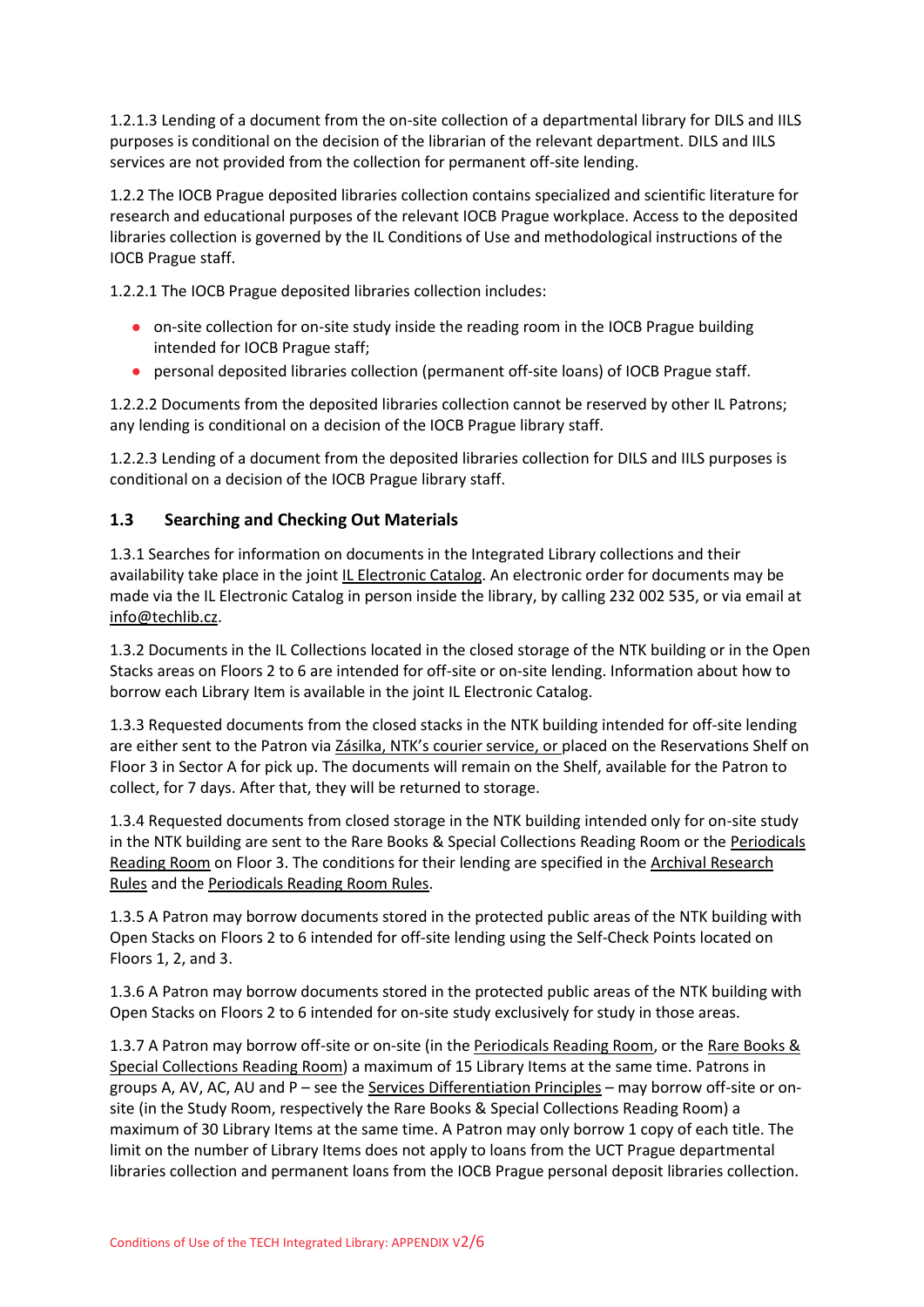1.3.8 Before borrowing, we recommend the Patron to examine the relevant documents and immediately report any defects to the services staff member, otherwise they will be liable for any and all defects discovered when the document is returned and shall pay the costs connected with returning the document to its original state.

1.3.9 The NTK will conclude with the Patron an off-site or on-site loan contract (for the [Periodicals](file:///C:/en/82969-periodicals-reading-room)  [Reading Room,](file:///C:/en/82969-periodicals-reading-room) or the [Rare Books & Special Collections Reading Room\)](file:///C:/en/83035-rare-books-special-collections-reading-room) by making a record of the offsite or on-site loan on their Patron Account in the automated library system. In case of assisted lending, for such record to be made the Patron shall present their Patron Card to the services staff member. Upon request by the services staff member, the Patron shall also present their identity card or other identity document. To make a record of a self-service off-site loan, the Patron will insert their card into the reader on the Self-Check Device. They will then proceed pursuant to the instructions displayed on the screen of the device.

1.3.10 The Integrated Library will provide, upon request from the Patron, a statement from their Patron Account regarding their obligations towards the Integrated Library. On Self-Check Devices, the Patron may also print out a confirmation of a loan or return, and a summary of their account. A statement of permanent loans from the departmental library collection will be provided upon request of an UCT Prague staff member by the librarian of the relevant departmental library. A statement of permanent loans from the IOCB Prague personal deposit libraries collection will be provided upon request of an IOCB Prague staff member by a staff member of the IOCB Prague library.

1.3.11 If the required Library Item has already been lent to another Patron, the Patron may reserve the Library Item. The order of reservations is determined according to the date of the reservation request and in accordance with the [Services Differentiation Principles.](file:///C:/default/files/download/id/86908) Sending a notification of a Library Item reservation by post is subject to a fee pursuant to the [NTK Fees and Services Pricelist.](file:///C:/default/files/download/id/4618/)

1.3.12 If the desired document is not in the IL Library Collections or is on a long-term loan, damaged or lost, the Patron may request the loan through the [Interlibrary Loan Services.](file:///C:/en/2791)

1.3.13 If the desired document is demonstrably not held by any library in the Czech Republic, the Patron may request the IL to mediate the loan of the document or to procure a copy from foreign libraries (the IILS service). Patrons can place such requests through this [online form](file:///C:/cs/82793-objednani-mms) (Czech only). Patrons with an account at th[e VPL](file:///C:/en/2879) may request this service through the form in the VPL. For more information send an email at [mms@techlib.cz,](mailto:mms@techlib.cz) or call 232 002 494.

Ordering documents from foreign libraries and institutions is governed by the valid IILS regulations. Through the IILS, NTK will procure publications primarily in the fields of technology and applied natural and social sciences related to technology. These services are provided subject to a fee pursuant to the vali[d NTK Fees and Services Pricelist.](file:///C:/default/files/download/id/4618/)

1.3.14 A Patron may collect books requested through DILS and intended for off-site lending after email notification within 7 business days in the [Periodicals Reading Room.](file:///C:/en/82969-periodicals-reading-room) A Patron may collect books requested through the IILS and intended for off-site lending after a prior arrangement via email at mms@techlib.cz or by calling 232 002 494 in the Periodicals Reading Room. A Patrons may study books acquired through DILS/IILS loaned by the source library for on-site use only in the Periodicals Reading Room.

For additional information on the conditions for the provision of DILS and IILS services see the [Document Delivery Services Appendix](file:///C:/default/files/download/id/86915)**.**

1.3.15 A Patron may not lend borrowed documents to any other persons. They are liable for them for the whole duration of the loan.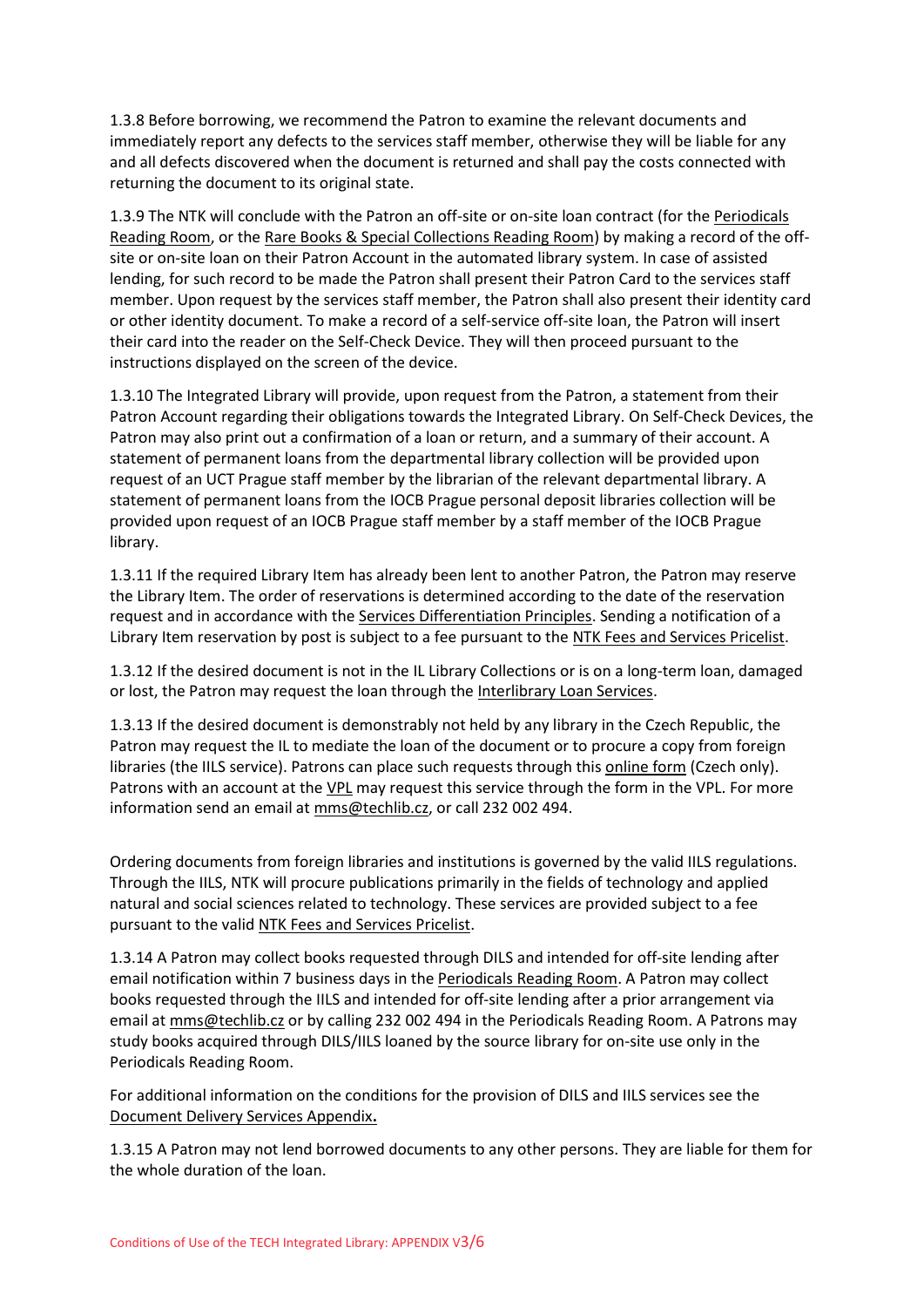1.3.16 A Patron shall report the loss of loaned documents without delay in writing to the IL, and shall provide compensation of damage within the determined deadline within the meaning of the [Conditions of Use of the TECH Integrated Library,](file:///C:/default/files/download/id/4617) Part 8.5..

1.3.17 A Patron shall use tablets and eBook readers in accordance with the enclosed manual.

1.3.18 A Patron shall use the supplementary items pursuant to their manual and purpose.

#### **1.4 Loan Periods**

1.4.1 The duration of the Loan Period for each document is indicated in the joint electronic catalog of the Integrated Library in the record for each Library Item.

1.4.2 The Loan Periods are set as follows in accordance with th[e Services Differentiation Principles](file:///C:/default/files/download/id/86908) and depending on the document type:

| <b>Document type</b>                                                            | Group<br>A, AV, AC,<br>AU, P | Group B,<br>EC, H, K | Group C, CV, Group<br>BV, BC, E, EV, CC, F, FV, FC,<br>I, L | DV, DC, GV,<br>GC | Group<br>D, G | Group<br>J, M |  |  |  |
|---------------------------------------------------------------------------------|------------------------------|----------------------|-------------------------------------------------------------|-------------------|---------------|---------------|--|--|--|
| Books                                                                           |                              |                      |                                                             |                   |               |               |  |  |  |
| From the NTK<br>Collections                                                     | 56 days                      | 28 days              | 28 days                                                     | on-site           | on-site       | on-site       |  |  |  |
| From the Library of<br>Chemistry collection                                     | 56 days                      | 28 days              | 28 days                                                     | 28 days           | 28 days       | on-site       |  |  |  |
| <b>Bound volumes of</b><br>periodicals                                          |                              |                      |                                                             |                   |               |               |  |  |  |
| From the NTK<br>Collection                                                      | 56 days                      | 28 days              | 28 days                                                     | on-site           | on-site       | on-site       |  |  |  |
| From the UCT<br><b>Prague Collection</b>                                        | on-site                      | on-site              | on-site                                                     | on-site           | on-site       | on-site       |  |  |  |
| From the IOCB<br>Prague collection                                              | on-site                      | on-site              | on-site                                                     | on-site           | on-site       | on-site       |  |  |  |
| Individual issues of<br>unbound volumes of<br>periodicals                       | $3$ days $-$<br>weekend      | on-site              | on-site                                                     | on-site           | on-site       | on-site       |  |  |  |
| Individual issues of<br>supplements to<br>unbound journals on<br>CD-ROM and DVD | on-site                      | on-site              | on-site                                                     | on-site           | on-site       | on-site       |  |  |  |
| <b>Electronic versions of journals on CD-ROM</b>                                |                              |                      |                                                             |                   |               |               |  |  |  |
| From the NTK<br>Collections                                                     | 7 days                       | 7 days               | 7 days                                                      | on-site           | on-site       | on-site       |  |  |  |
| From the Library of<br>Chemistry collection                                     | 7 days                       | 7 days               | 7 days                                                      | 7 days            | 7 days        | on-site       |  |  |  |
| Corporate<br>documents                                                          | 28 days                      | 28 days              | 28 days                                                     | on-site           | on-site       | on-site       |  |  |  |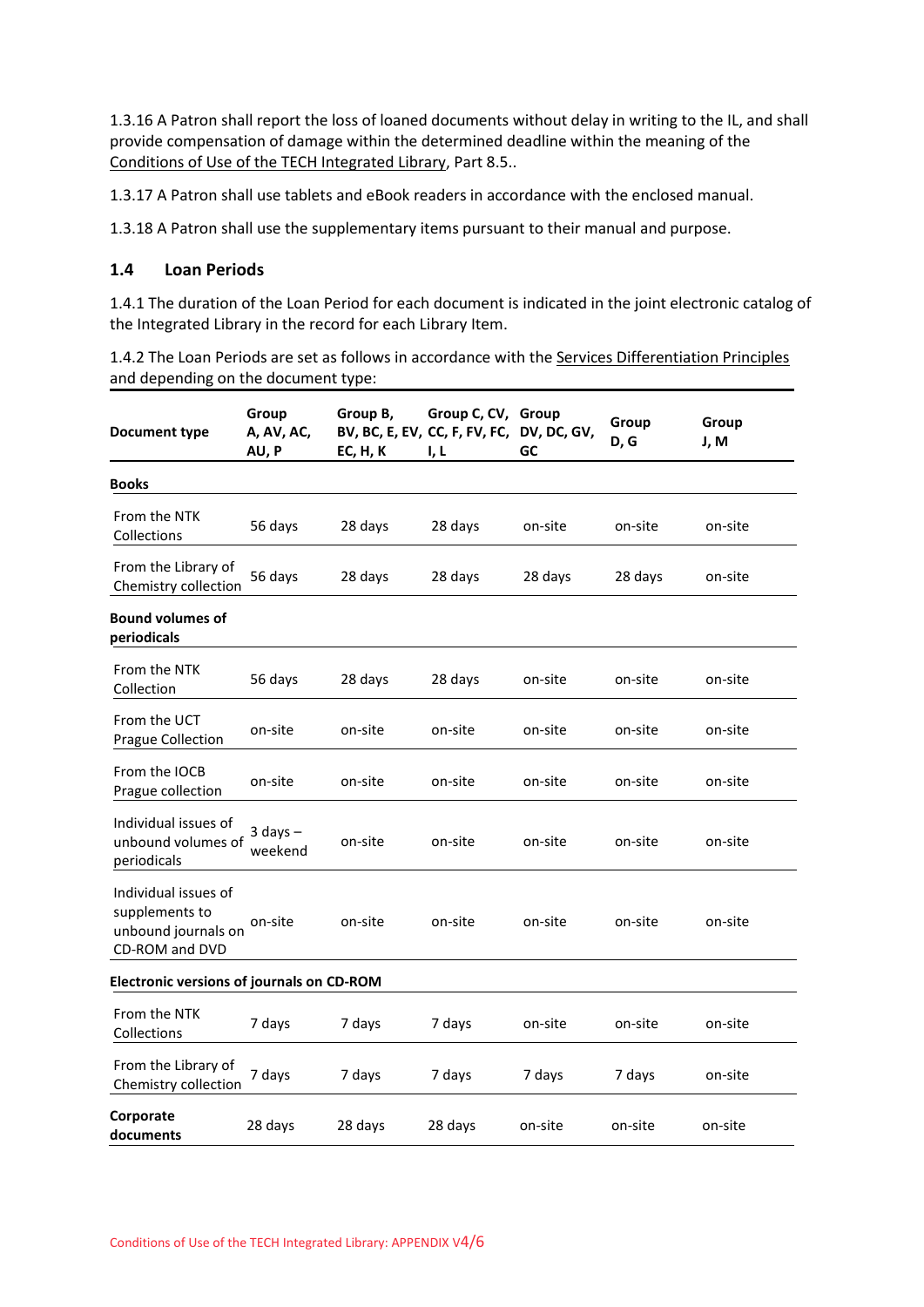| <b>NTK and UCT Prague</b><br>Rare Books &<br><b>Special Collections</b>     | on-site | on-site | on-site | on-site | on-site  | on-site  |
|-----------------------------------------------------------------------------|---------|---------|---------|---------|----------|----------|
| ČSN standards                                                               | on-site | on-site | on-site | on-site | on-site  | on-site  |
| <b>UCT Prague archive</b><br>copies of textbooks on-site<br>and anthologies |         | on-site | on-site | on-site | on-site  | on-site  |
| <b>UCT Prague</b><br>dissertation and<br>conferring papers <sup>1</sup>     | on-site | on-site | on-site | on-site | on-site  | on-site  |
| eBook reader /<br>tablet                                                    | 28 days | 14 days | 14 days | 14 days | not lent | not lent |
| Supplementary<br>items <sup>2</sup>                                         | 28 days | 14 days | 14 days | 14 days | not lent | not lent |

1.4.3 If a Library Item is requested by multiple Patrons at the same time, the Integrated Library may set a shorter Loan Period of 14 days, or of 28 days for Patrons in groups A, AC, AV, AU and P – see the [Services Differentiation Principles;](file:///C:/default/files/download/id/86908) if needed, NTK may request the immediate return of a loaned Library Item before the end of the Loan Period. This provision does not apply for eBook readers and tablets.

1.4.4 If a lent Library Item is not reserved and the Patron has settled all their obligations towards the IL, they may repeatedly extend the Loan Period before it expires, but at most by four times the basic Loan Period. After the maximum Loan Period has been reached, the Patron shall return the Library Item. If the Library Item is not reserved, they may borrow it again.

1.4.5 The relevant provisions of paragraph 1.2 of the Lending Rules above apply to the lending of documents from the UCT Prague departmental libraries collection (on-site collection and permanent loans).

1.4.6 The relevant provisions of paragraph 1.2 of the Lending Rules above apply to the lending of documents from the IOCB Prague deposit library's collection (on-site collection and permanent loans).

1.4.6 The Loan Periods for loans from the IL Collections via DILS are set pursuant to the table above (paragraph 1.4). These Loan Periods do not apply to loans from the UCT Prague departmental libraries collection and permanent loans from the IOCB Prague personal deposit libraries collection.

1.4.7 Individual Loan Periods are set for loans from foreign libraries via the IILS; the Patron is responsible for complying with them.

#### **1.5 Returning Borrowed Materials**

1.5.1 A Patron may return documents from the IL Collections lent outside the library via the Self-Service Device located on the ground floor or on the Floor 2 during the opening hours of the library.

<sup>1</sup> except papers with classified clauses

<sup>2</sup> flash drives, chargers, board games, cards, umbrellas etc.